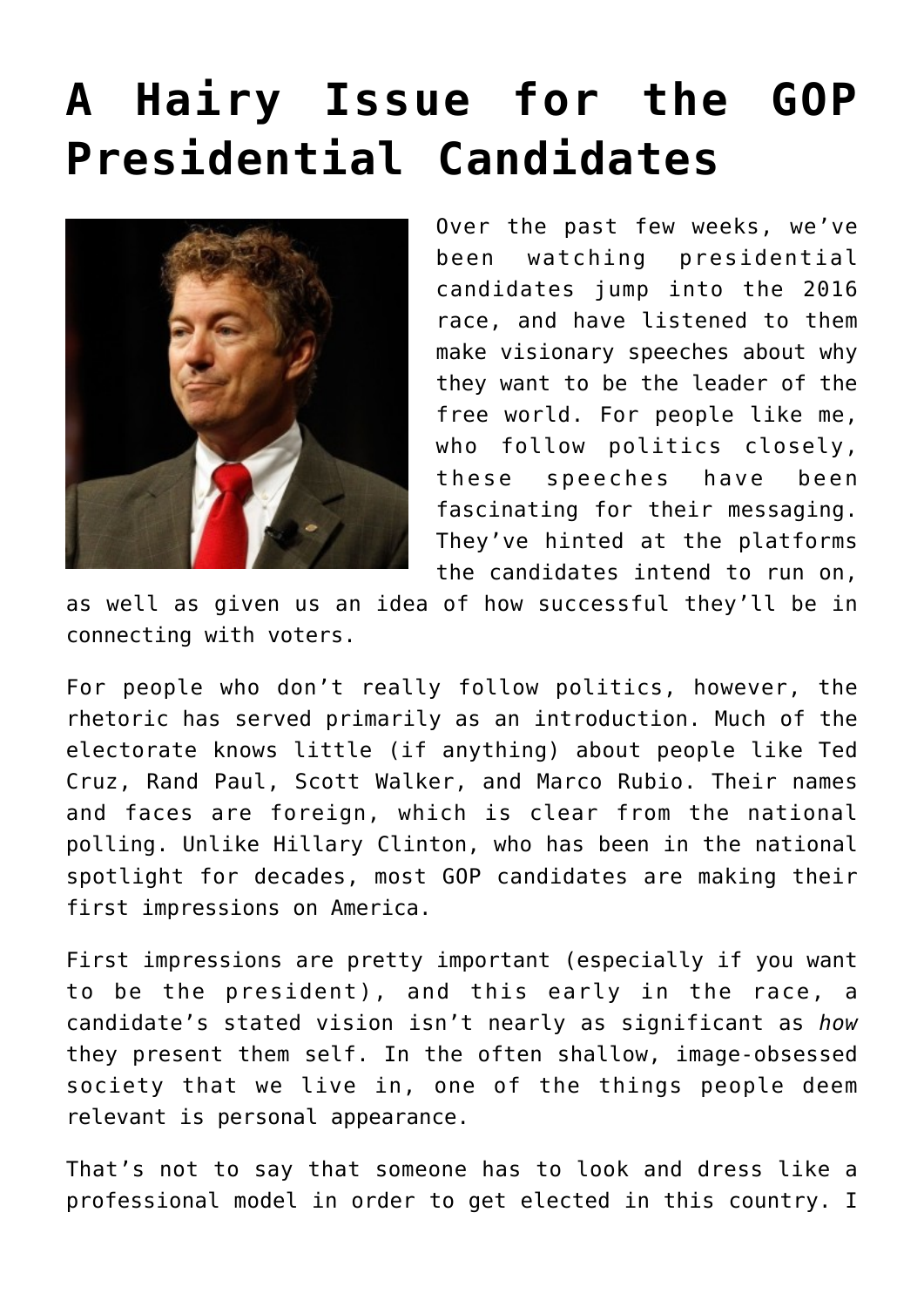don't believe that to be the case. At the same time, however, it seems to me that if a Republican candidate is going to present himself or herself as a young, vibrant, forwardlooking alternative to the stale politicians of yesterday (which most are aiming for to contrast themselves with Hillary Clinton), they've got to look the part.

As of now, they don't. And a big reason for that is their haircuts. They're making the candidates look… well… a little dopey.

Now, I fully realize that I'm the last person who should be criticizing anyone about their hair. I've got a weird, uneven receding hairline that seems to take on a slightly different shape and direction each time I look in the mirror. My remaining locks are overly thick where they shouldn't be, embarrassingly thin where I wish they were thick, and even appear multicolored at times, depending on the angle of the sun when I'm outside… It ain't pretty, folks.

The key difference, of course, is that *I'm* not running for president. For the people that are, this kind of thing actually *does* matter.

Sure, it's a superficial criticism that in no way reflects how effective of leaders they are. But that doesn't change the fact that people (importantly voters) notice, and let it effect their perception of an individual. If a serious candidate presents them self with a look that is noticeably far-removed from what is contemporary, it keeps many people from lending them their ear.

Specifically, at this point in time, Ted Cruz looks like the aging hot-rod driver from *American Graffiti*. Marco Rubio is sporting a comb-over, which makes no sense because his hair isn't that thin, and he's not a G.I. Joe action figure from the early 80's. And then there's Rand Paul… On good days, he looks like a freshly-trimmed Lyle Lovett. On bad days, I'm